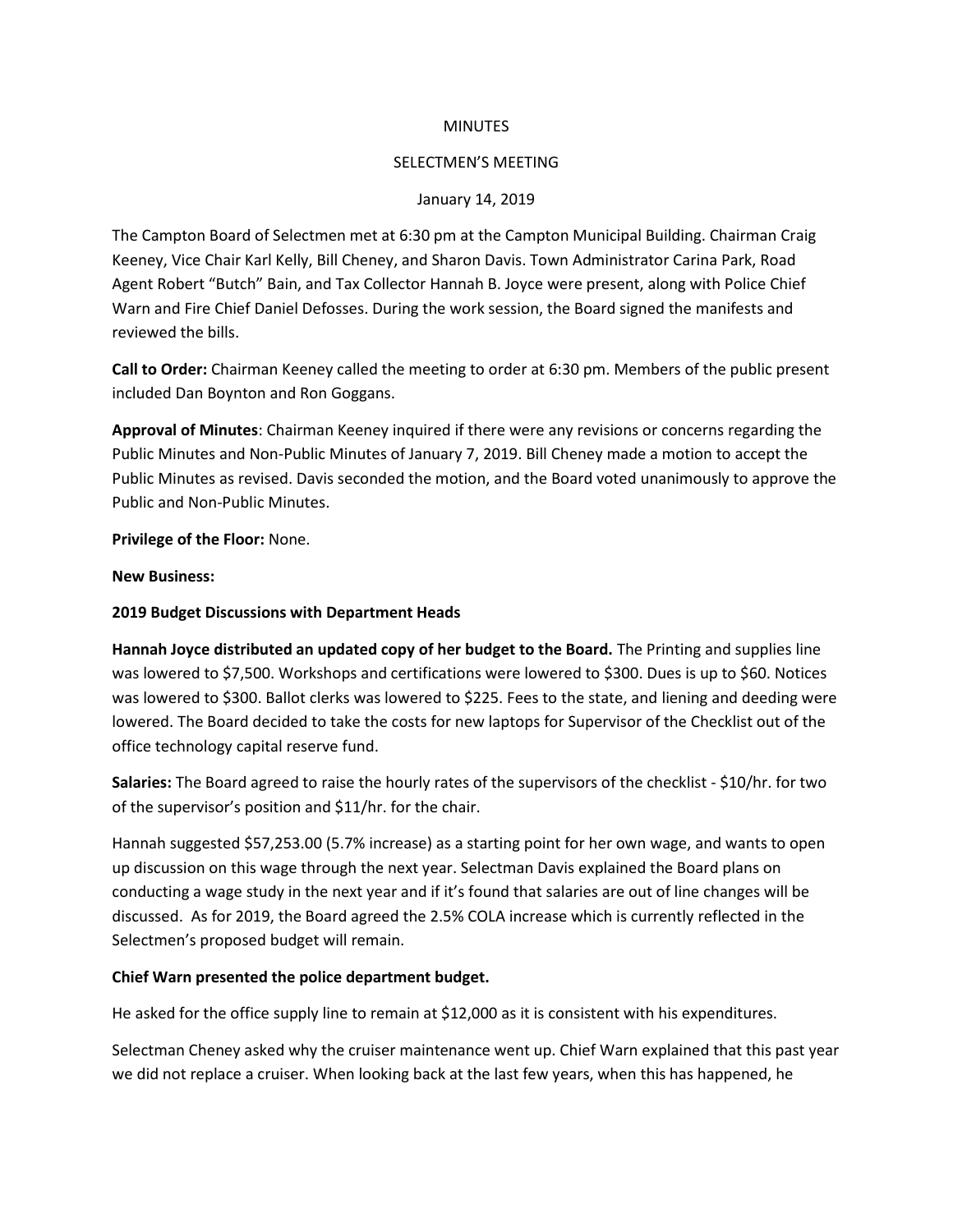realized his budget was probably a little short. He also explained he had to put a lot of miles on an older car this year as the newer cruiser got into a crash and was in the shop for much of the year.

#### **Chief Defosses presented the fire department budget.**

One change in the budget was the base overtime. In the past it was budgeted under regular wages but he has since moved it into the Overtime line. The Chief also adjusted the 2018 expenditures so you can see what the impact would have been.

The holiday pay was previously a "floating" holiday and now it will be paid out in conjunction with the other departments. Retirement will drop this year in July from 31.5% to 30%. The per diem line item was originally split in two, but those have been lumped into one to make it easier to track. Originally, the Chief over accounted for premiums, so he over budgeted a bit, but that has been corrected. \$807,771 is the total budget number.

## **Road Agent Butch Bain presented the highway department.**

Butch reported that highway crew wages are down a bit due to changes in personnel, but overtime is the same. Insurance also reflects change in personnel.

Butch would like find the money in his budget to give Ron Farnsworth a cell phone stipend as he has been using his personal phone increasingly for work.

Equipment maintenance and repair went over budget, but now that we have a new fleet it should start working our way down. The new employee is mechanically inclined and has been helping with vehicle maintenance.

The budgeted amount for winter salt and sand has worked out, and the price of salt per ton has stabilized.

It was suggested that the Board change the winter contingency line to an insurance deductible line of \$1,000.

Butch was concerned about our gravel usage, and plans to cut back the 4,900 feet of paving on Puckerbrush by 50%. He is anticipating a bad mud season this year, so he is going to move the roughly \$20,000 from paving budget to gravel.

**Lisa Ash presented her budget for Parks and Recreation**. She will increase her wage line by the 2.5% this year – she has not done this in previous years – she has just found the increase in her existing budget. She has some scholarships coming up, and those are illustrated in the budget as well.

**Carina presented the town administration budget.** It is unchanged since the last time the Selectmen looked at it. She said that this year again we have different department heads budgeting different ways. Some budget by pay periods, some by pay dates. If you look at all the wage lines, they fall slightly under what is anticipated, because the last pay period in December was paid on January 4, and it ended on December 30, so it was technically pushed into 2019. She asked the Board if they want to move this pay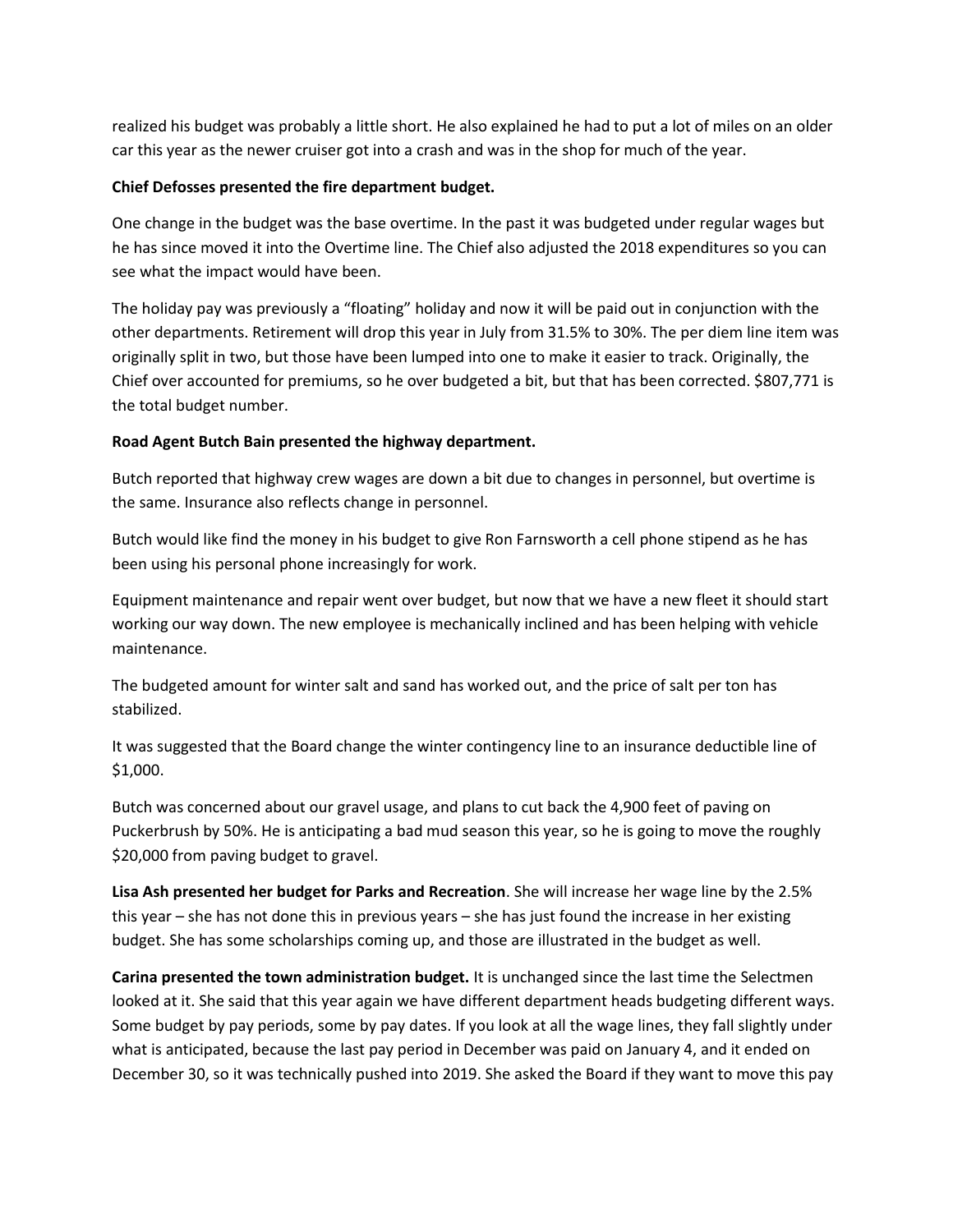period back into 2018 for all departments other than Fire. The Board said yes, it would like to move the pay period back into 2018 as it was truly a 2018 expense.

## **Public Budget Hearing Preparation**

Carina presented the proposed public hearing presentation.

Assigned sections of presentation:

## **Carina:**

- Selectmen's budget and tax
- Assessing and legal expenses
- Financial
- Health agencies and town welfare
- Long term debt and interest
- Capital reserve funds

## **Craig**

- General government and buildings
- Fire department
- Lakes Region Mutual Aid
- Forest fires
- Patriotic purposes
- Conservation

# **Karl**

- Highway and police department
- Emergency
- Signs and posts

## **Sharon:**

- Tax collector / town clerk
- Advertising and regional
- Contingency
- Parks and recreation
- Library

# **Bill**

- Planning
- ZBA and mapping
- Cemetery
- Hydrant rentals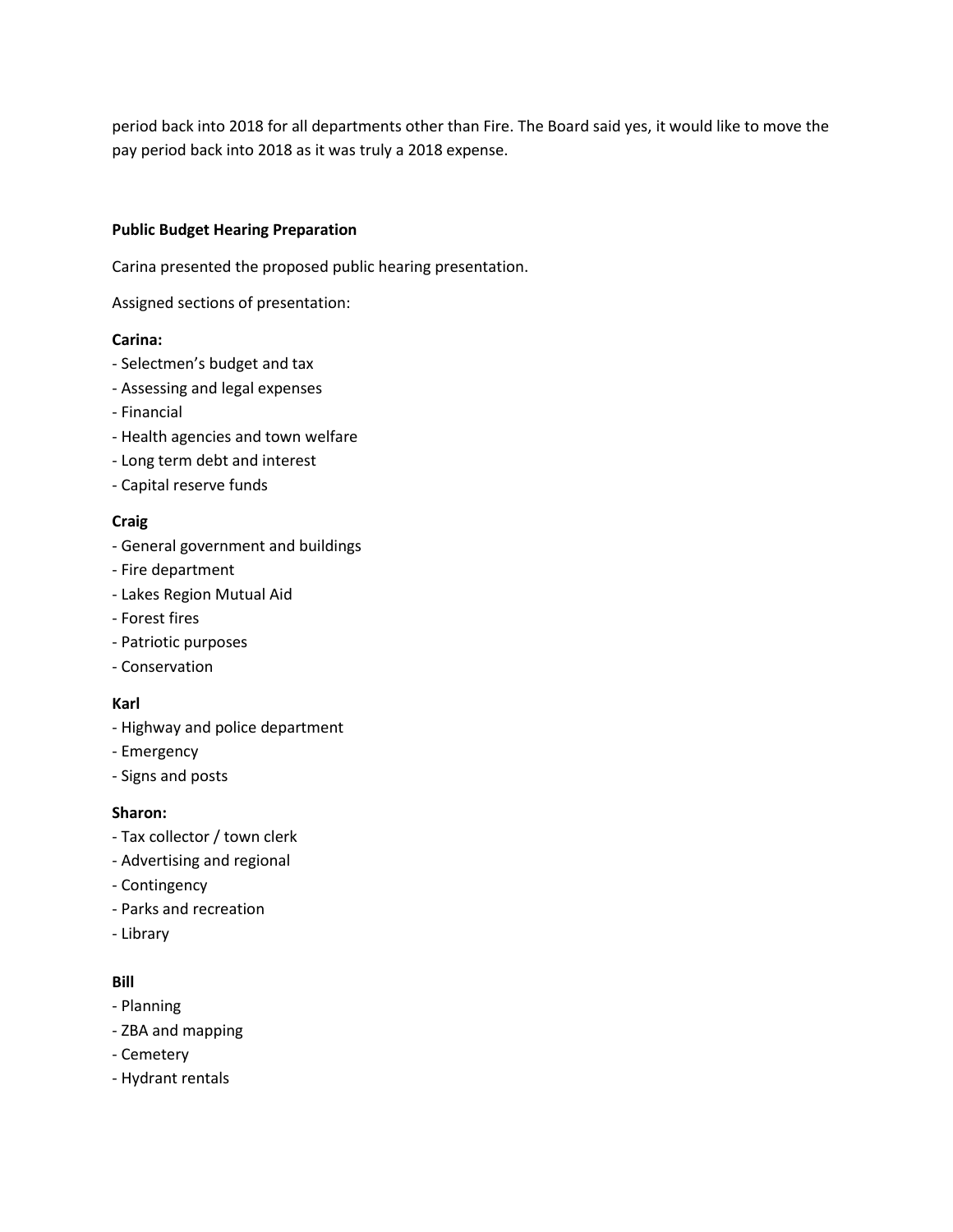- Solid Waste
- Beebe river and utilities

#### **Parking Ban & Snow Removal Polices**

In the past, it was thought that the Board had a policy on not plowing snow into roadways and parking on the roadways during winter but it is unsure if it was ever formally adopted as an ordinance. Chair Keeney said we need to discuss the fine we will associate with these policies. Chief Warn suggested fines ranging from \$100 to \$500 for subsequent offenses.

The Board will need to have public hearing on this issue for the parking ban and the fine.

**Selectman Kelly made a motion that the parking ban fine be \$100, subsequent offenses \$500. Selectman Davis seconded the motion All voted in favor. Motion carries.**

**Selectman Cheney made a motion to accept the proposed plowing into town roads ordinance. Selectman Kelly seconded the motion. The Board voted in favor and the motion carried.**

## **Correspondence**

There are updated tax agreement lists in your packets. Carina will send letters to those who are significantly far behind. Selectman Davis suggested all the individuals who missed the first payment and those who are at least 3 months behind come before the Board. There are four of these individuals. The Board agreed.

There is legislation that has been passed allowing a town to increase the maximum property credit that goes to disabled veterans. It would have to go to town meeting vote. Carina said she will get their current numbers to the Board, and the Board wants to know what the impact would be.

The Board received an email from the conservation commission, which asked if we could start to include the conservation fund in our electronic records versus manually kept records. Not many transactions happen in this account, but it is still not included in QuickBooks. It was suggested that throughout 2019 that all the smaller accounts that have been manually kept be put into the Town's electronic records for maximum efficiency.

#### **Board Concerns and Directives**

Selectman Cheney sent an email about proposed regulations about real estate signs. There is a public hearing tomorrow. The consensus of the Board is that they are not in favor of the change. He will pass on the Board's disagreement.

Selectman Davis asked if we have gotten any responses to the open selectman position. Carina said she has heard from three interested parties: Dan Boynton, Virginia Erickson, and Nick Coates.